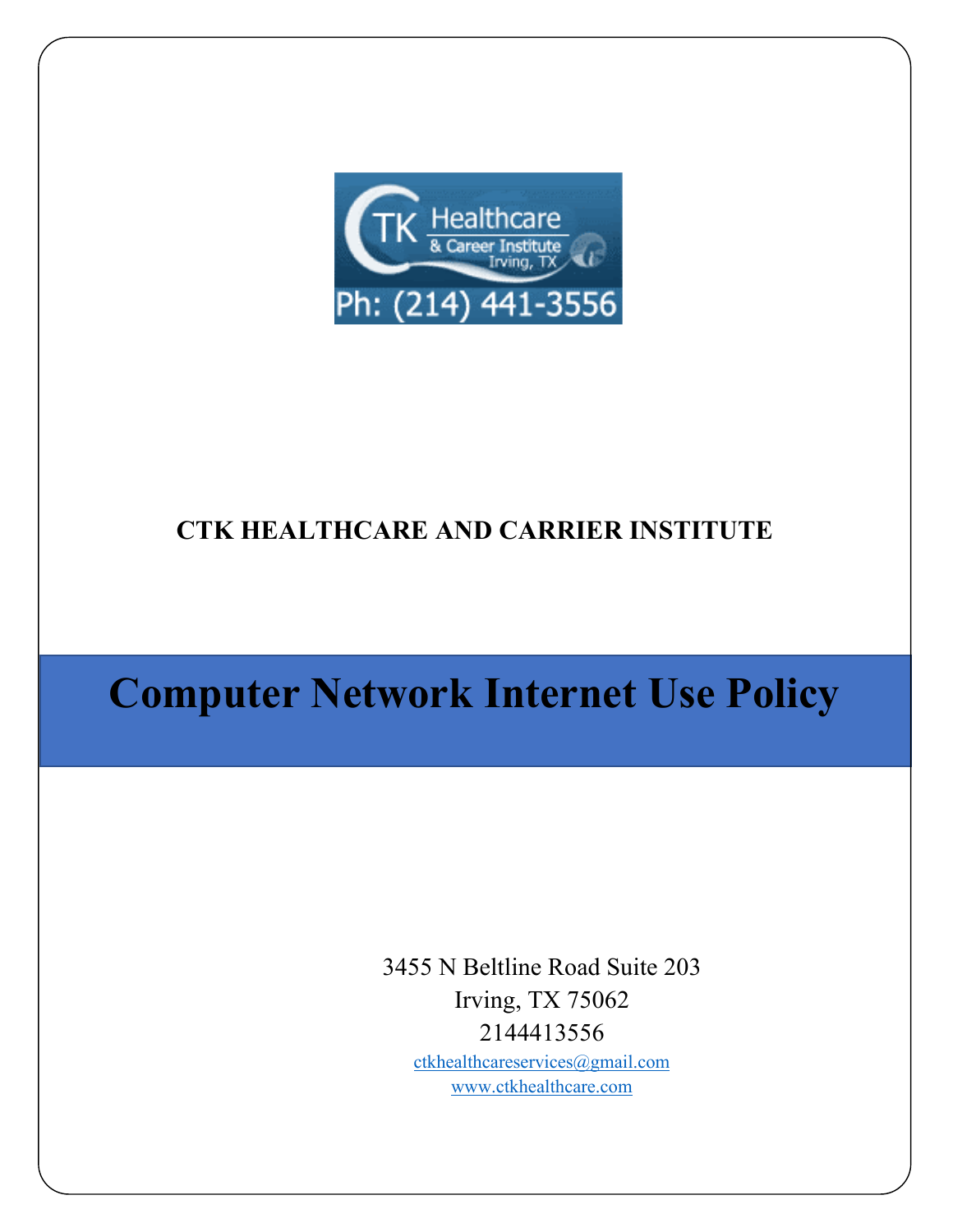### **Orientation Procedure For the user Group( Staff & Students)**

**(Use of Computer, Network and Internet - Terms and Conditions)**

CTK Healthcare Institute believes that all instructors and staff should have access to technology in a responsible, efficient, courteous and legal manner. Internet access and other online services available to instructor and staff offer a multitude of global resources that are intended to be used for educational and professional purposes to achieve the mission of CTK. Our goal in providing these services is to enhance the educational development of our students. All those who use the information technology resources at CTK must comply with the written policies covering their use as well as the spirit and intent of those policies. Acceptable uses of technology are devoted to activities that support teaching and learning. Instructor and staff must know that the network and technology devices are property of school and should be oriented for the followings.

#### • **Acceptable use of the network & computing facilities include those uses that support**:

- Instruction
- Study
- Research
- Career or Professional-Development Activities
- Official Work of the Offices of CTK
- Personal use by staff is allowed as long as it does not interfere with the educational process and
- is not illegal.
- **Unacceptable uses of the computing facilities and network.**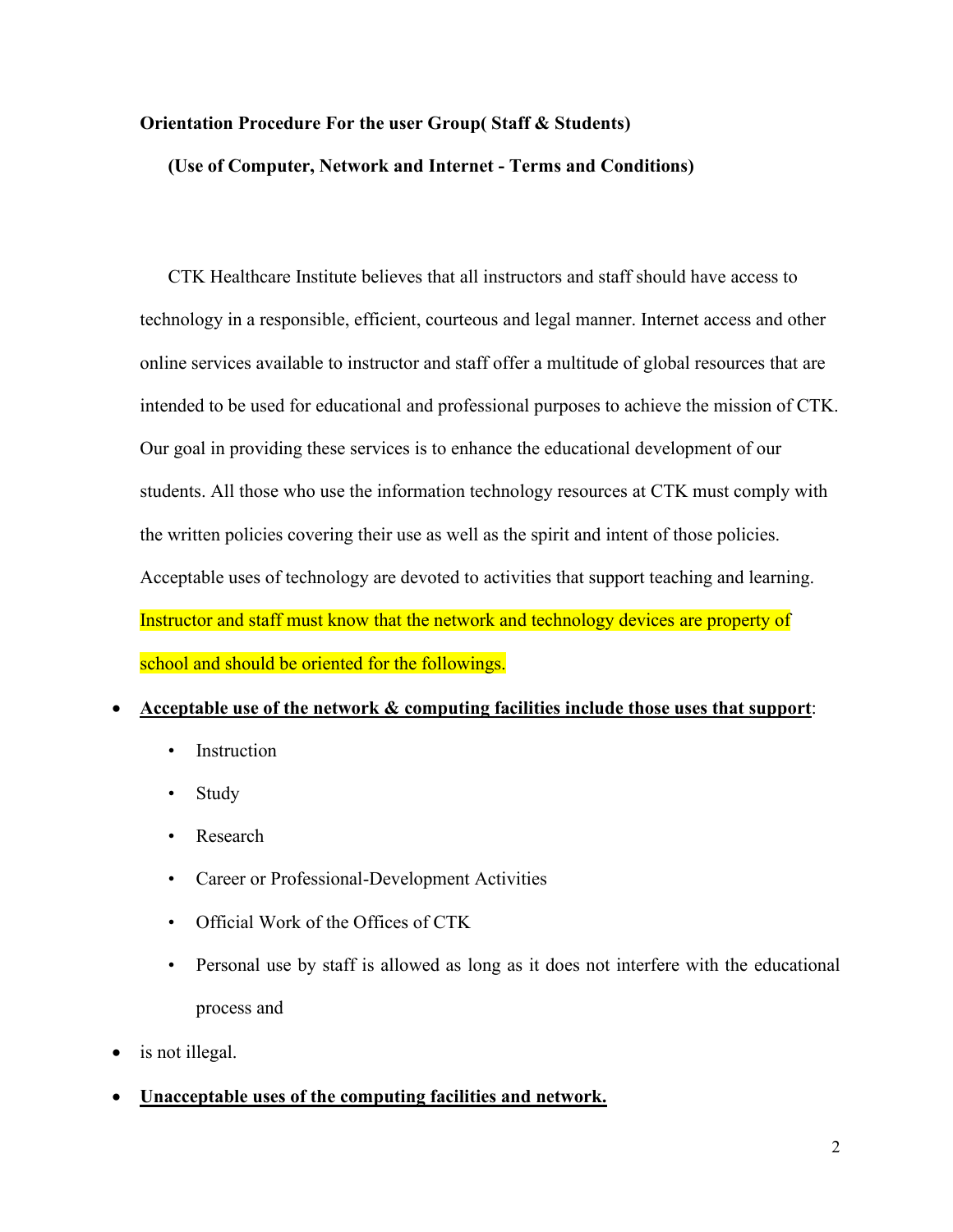- Illegal and prohibited examples of inappropriate activities include, but are not limited to:
	- Commercial Use
	- Political lobbying
- Any attempt to access the files of another individual is strictly not allowed. This includes attempting to log in through another person's account or accessing another person's "private" files.
	- Access, review, upload, download, complete, store, print, post, receive, transmit, or distribution of: Pornographic, obscene or sexually explicit material; vulgar, rude, inflammatory, threatening, disrespectful or sexually explicit language;
	- Etiquette < Activities covered under general computing and network etiquette include viewing, sending or displaying offensive messages or pictures, or wasting limited resources such as disk space or printing capacity.
	- Employees will not vandalize, damage or disable any electronic technology or system used by
- CTK
	- Routine maintenance and monitoring of electronic technologies, may lead to a discovery that a user has violated this policy will have consequence as per the rules governed by the administration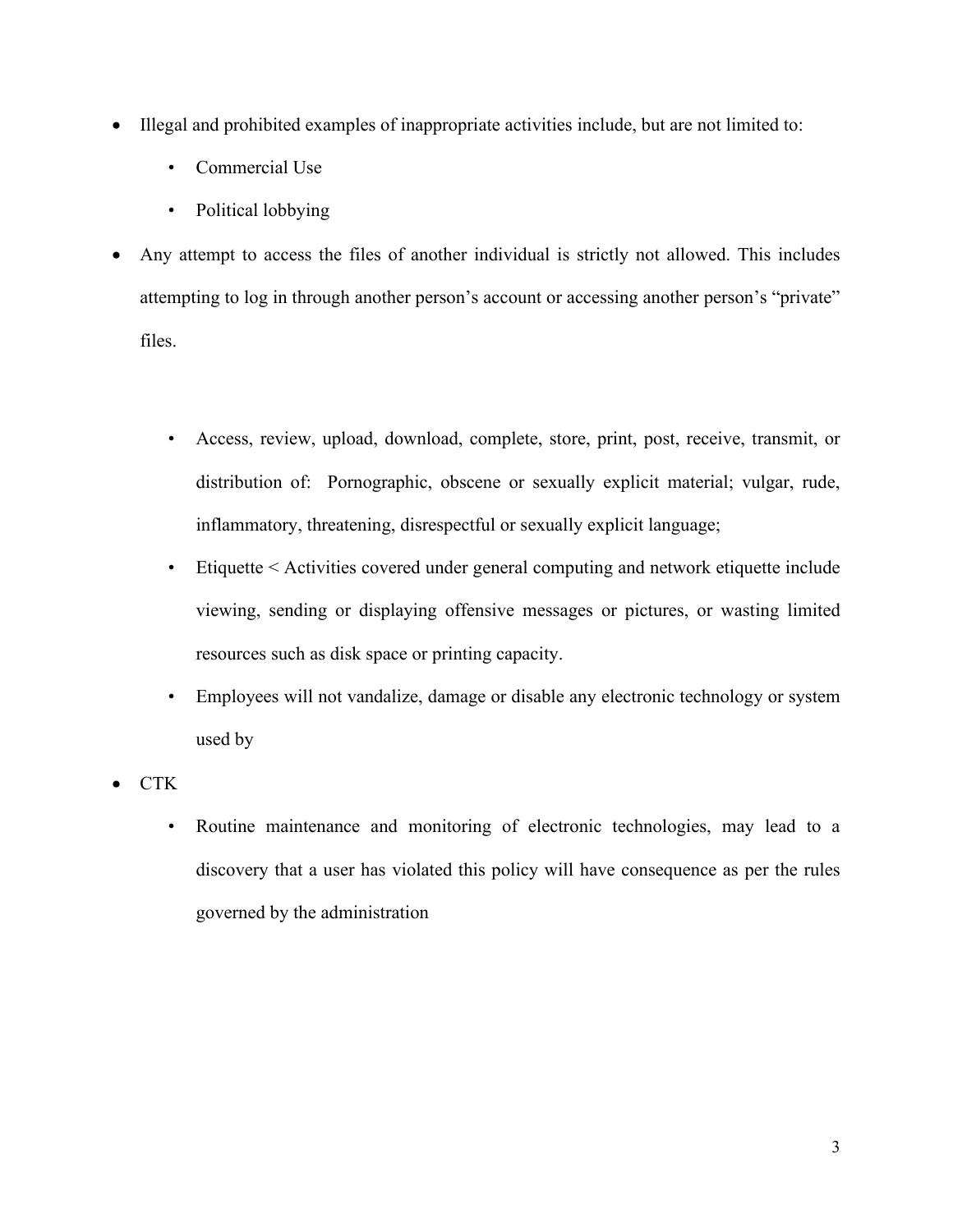#### **INTERNET USAGE POLICY**

- Students should always ensure that the information contained in the Internet email messages and other transmissions is accurate, appropriate, ethical, and lawful.
- The equipment, services, and technology provided via the Internet are the property of the Institute. As such, the Institute reserves the right to monitor Internet traffic, and retrieve and read any data composed, sent, or received through its online connections and stored in its computer systems.
- Data that is composed, transmitted, accessed, or received via the Internet must not contain content that could be considered discriminatory, offensive, obscene, threatening, harassing, intimidating, or disruptive to any employee or other person. Examples of unacceptable content may include, but are not limited to, sexual comments or images, racial slurs, gender-specific comments, or any other comments or images that could reasonably offend someone on the basis of race, age, sex, religious or political beliefs, national origin, disability, sexual orientation, or any other characteristic protected by law.
- The unauthorized use, installation, copying, or distribution of copyrighted, trademarked, or patented material on the Internet is expressly prohibited. As a general rule, if a student did not create the material, does not own the rights to it, or has not secured authorization for its use, it should not be put on the Internet.
- The following behaviors are examples of previously stated or additional actions and activities that are prohibited and can result in disciplinary action: Sending, printing or posting discriminatory, harassing, or threatening messages or images. Stealing, using, or disclosing someone else's code or password without authorization. Copying, pirating, or downloading software and electronic files without permission. Violating copyright law. Participating in the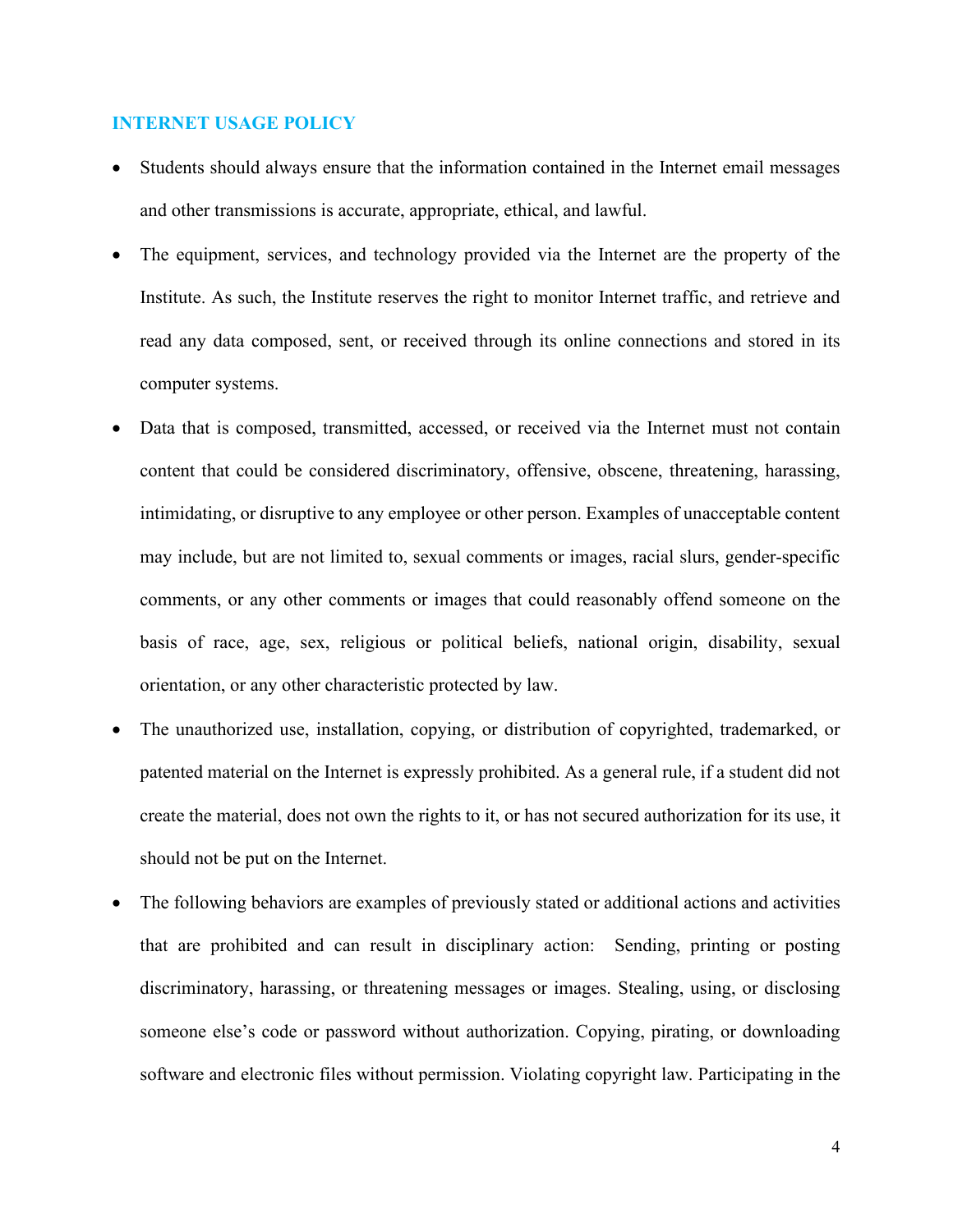viewing or exchange of pornography or obscene materials • Sending or posting messages that defame or slander other individuals. Posting on behalf of the Institute, without explicit permission from the Campus President of the Institute. Posting or discussing confidential patient/client information related to externship and clinical experiences, or any information or photographs concerning patients/clients or their families. Posting work-related pictures of Institute employees, students, or anyone associated with the Institute, without that person's permission. Attempting to break into the computer system of another organization or person. Performing operations against another organization's computers or networks intended to identify security vulnerabilities or disrupt service

- Students presently enrolled at the school must know that they are liable and responsible for anything they post to social media sites, such as Facebook, LinkedIn, Twitter, YouTube, texting, blogs, and online discussion groups.
- Students are prohibited from posting confidential or proprietary information about the school, its students, and faculty or staff members on a social media site.
- Students are prohibited from sharing, disseminating or transmitting electronic information that reveals any private or confidential information they may have learned about others (including patients) during their tenure at the school or externship sites.
- Applicable federal and state requirements, such as FERPA and HIPAA, are to be followed at all time. When participating in any form of social media, students are encouraged not to misrepresent themselves, and to make postings that are both meaningful and respectful without any kind of slanderous or offensive language that may be aimed at any member or group of the college community. The use of any social media sites to harass, intimidate or bully a fellow student, faculty, member of the college and/or affiliate is strictly prohibited and will not be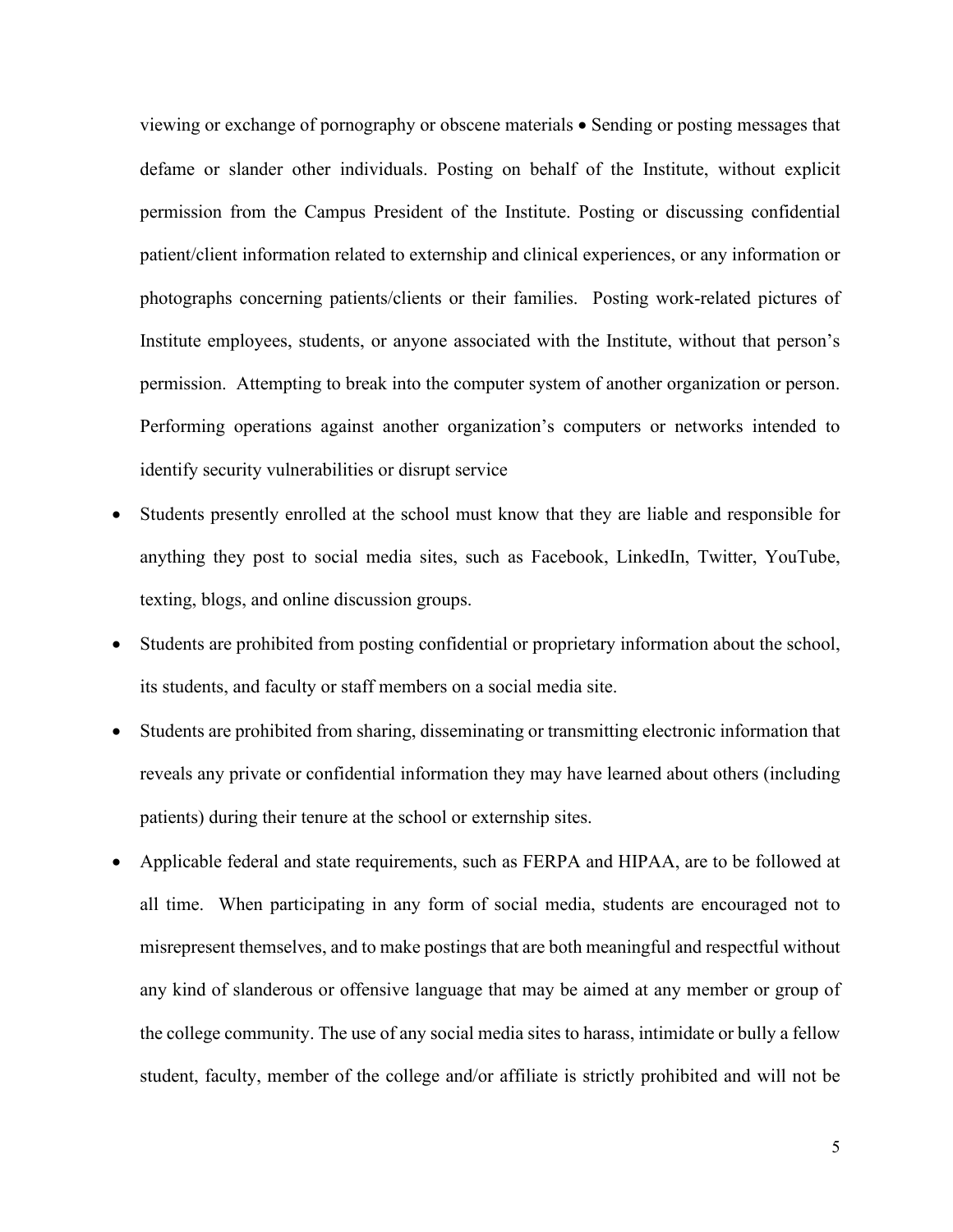tolerated. When posting on social media sites, students must be mindful of all copyright and intellectual property rights, especially those reserved by the school.

- The use of the school logo, image, or iconography on personal social media sites to endorse a particular political party or candidate or to promote a product, cause, or event is strictly prohibited.
- Students are expected to obey the Terms of Service of any social media site.
- Students who violate this policy may face disciplinary actions, up to and including dismissal from school.
- **POLICY FOR THE USE OF TECHNOLOGY BY STAFF**
- **(Use of Computer, Network and Internet - Terms and Conditions)**
- CTK Healthcare Institute believes that all instructors and staff should have access to technology in a responsible, efficient, courteous and legal manner. Internet access and other online services available to instructor and staff offer a multitude of global resources that are intended to be used for educational and professional purposes to achieve the mission of CTK. Our goal in providing these services is to enhance the educational development of our students. All those who use the information technology resources at CTK must comply with the written policies covering their use as well as the spirit and intent of those policies. Acceptable uses of technology are devoted to activities that support teaching and learning. Instructor and staff must know that the network and technology devices are property of school.
- **Acceptable use of the network & computing facilities include those uses that support**:
	- Instruction
	- Study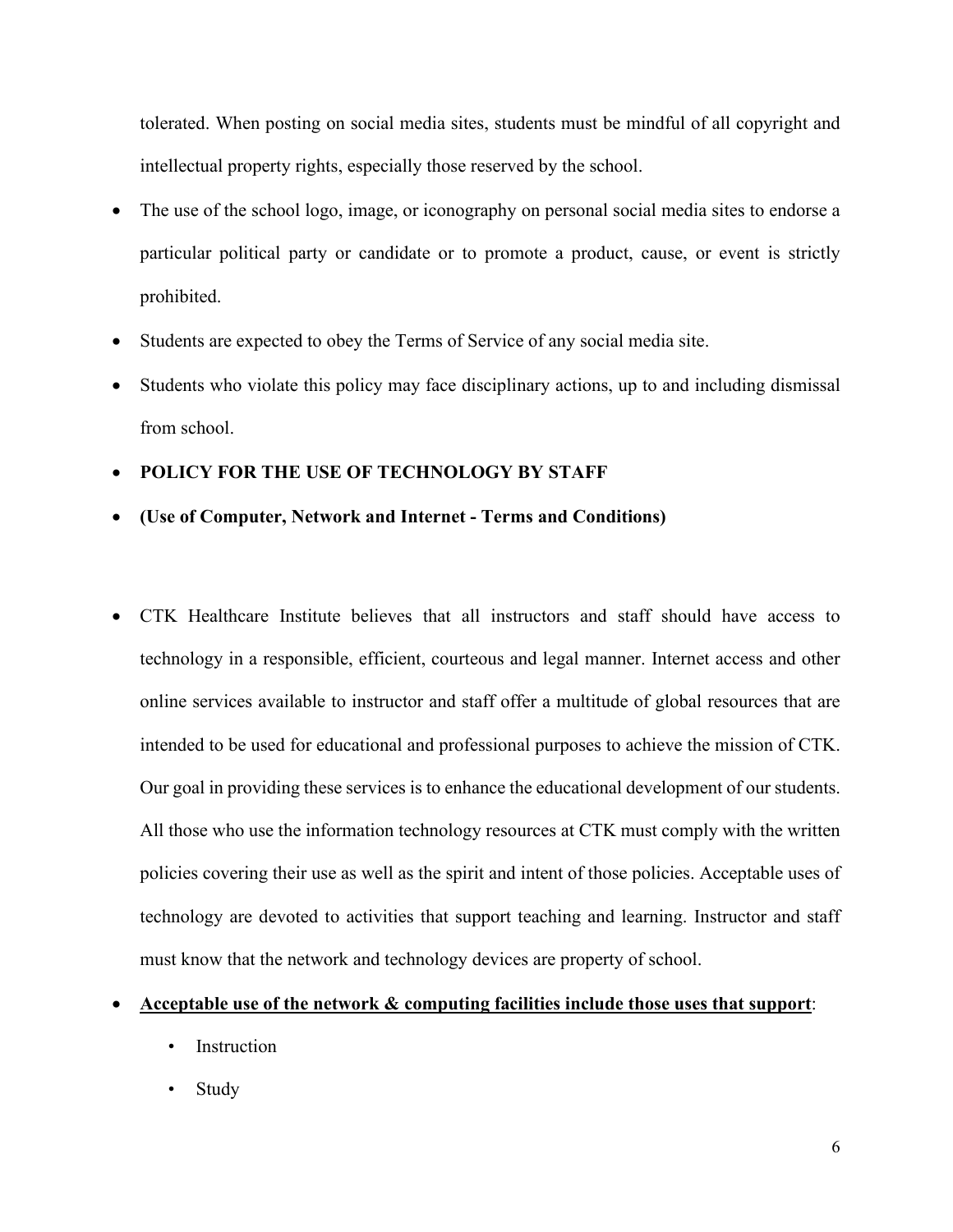- Research
- Career or Professional-Development Activities
- Official Work of the Offices of CTK
- Personal use by staff is allowed as long as it does not interfere with the educational process and
- is not illegal.
- **Unacceptable uses of the computing facilities and network.**
- Illegal and prohibited examples of inappropriate activities include, but are not limited to:
	- Commercial Use
	- Political lobbying
- Any attempt to access the files of another individual is strictly not allowed. This includes attempting to log in through another person's account or accessing another person's "private" files.
	- Access, review, upload, download, complete, store, print, post, receive, transmit, or distribution of: Pornographic, obscene or sexually explicit material; vulgar, rude, inflammatory, threatening, disrespectful or sexually explicit language;
	- Etiquette < Activities covered under general computing and network etiquette include viewing, sending or displaying offensive messages or pictures, or wasting limited resources such as disk space or printing capacity.
	- Employees will not vandalize, damage or disable any electronic technology or system used by
- CTK